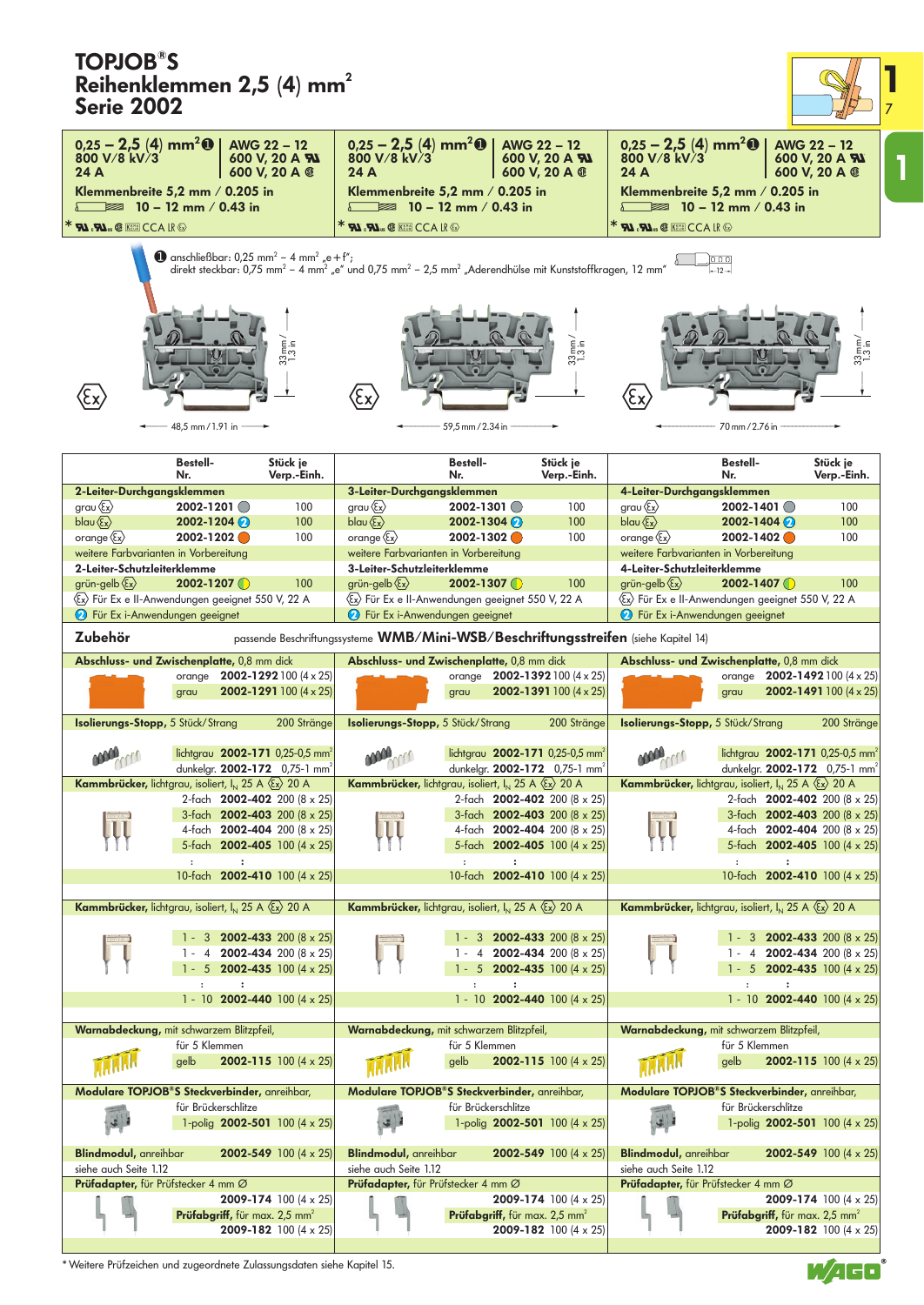| <b>TOPJOB<sup>®</sup>S</b><br>Rail-Mounted Terminal Blocks 2.5 (4) mm <sup>2</sup> /AWG 12<br><b>Series 2002</b> |                                                                                 |                                      |                                                                                                                               |                                                     |                                                                                  |                                                                                                                                                                                            |                                                                                                           |                                                                       |
|------------------------------------------------------------------------------------------------------------------|---------------------------------------------------------------------------------|--------------------------------------|-------------------------------------------------------------------------------------------------------------------------------|-----------------------------------------------------|----------------------------------------------------------------------------------|--------------------------------------------------------------------------------------------------------------------------------------------------------------------------------------------|-----------------------------------------------------------------------------------------------------------|-----------------------------------------------------------------------|
| $0.25 - 2.5$ (4) mm <sup>2</sup> <b>O</b><br>800 V/8 kV/3                                                        | AWG 22 - 12                                                                     | 600 V, 20 A <b>Al</b>                | $0.25 - 2.5$ (4) mm <sup>2</sup> <b>O</b><br>800 V/8 kV/3                                                                     |                                                     | AWG 22 - 12<br>600 V, 20 A <b>AV</b>                                             | $0.25 - 2.5$ (4) mm <sup>2</sup> <b>0</b><br>800 V/8 kV/3                                                                                                                                  |                                                                                                           | AWG 22 - 12<br>600 V, 20 A <b>FM</b>                                  |
| 24 A<br>Terminal block width 5.2 mm $/$ 0.205 in                                                                 |                                                                                 | 600 V, 20 A ®                        | 24 A<br>Terminal block width 5.2 mm $/$ 0.205 in                                                                              |                                                     | 600 V, 20 A ®                                                                    | 24 A                                                                                                                                                                                       | Terminal block width 5.2 mm $/$ 0.205 in                                                                  | 600 V, 20 A ®                                                         |
| $\Box$ 2 10 – 12 mm / 0.43 in                                                                                    |                                                                                 |                                      |                                                                                                                               | $\equiv$ 10 – 12 mm / 0.43 in                       |                                                                                  |                                                                                                                                                                                            | $\equiv$ 10 – 12 mm / 0.43 in                                                                             |                                                                       |
| $*$ <b>y), y)</b> is @ keen $CCA$ if $\odot$                                                                     |                                                                                 |                                      | <b>* RI . RI. O KEER CCA LR &amp;</b>                                                                                         |                                                     |                                                                                  | $^*$ <b>y)</b> $_3$ , y) $_{\rm us}$ $\circledast$ $\overline{\rm K}$ is $\circ$ CCA ir $\circledast$                                                                                      |                                                                                                           |                                                                       |
|                                                                                                                  |                                                                                 | $33 \text{mm/s}$                     |                                                                                                                               |                                                     | $33mm/$<br>$13~in$                                                               | <b>12</b> Push-in conductor sizes: AWG 18 - 12 (0.75 mm <sup>2</sup> - 4 mm <sup>2</sup> ) "s" and AWG 18 - 14 (0.75 mm <sup>2</sup> - 2.5 mm <sup>2</sup> ) "insulated ferrules, 12 mm" a |                                                                                                           | 000<br>$-12-$                                                         |
|                                                                                                                  |                                                                                 |                                      |                                                                                                                               |                                                     |                                                                                  |                                                                                                                                                                                            |                                                                                                           |                                                                       |
|                                                                                                                  | 48.5 mm / 1.91 in -                                                             |                                      |                                                                                                                               | 59.5 mm / 2.34 in                                   |                                                                                  |                                                                                                                                                                                            | 70 mm / 2.76 in                                                                                           |                                                                       |
|                                                                                                                  | Item<br>No.                                                                     | Pack.-unit<br>pcs                    |                                                                                                                               | Item<br>No.                                         | Pack.-unit<br>pcs                                                                |                                                                                                                                                                                            | Item<br>No.                                                                                               | Pack.-unit<br>pcs                                                     |
| 2-conductor through terminal blocks                                                                              |                                                                                 |                                      | 3-conductor through terminal blocks                                                                                           |                                                     |                                                                                  |                                                                                                                                                                                            | 4-conductor through terminal blocks                                                                       |                                                                       |
| grey $\langle \xi \chi \rangle$<br>blue $\langle \xi_x \rangle$                                                  | 2002-1201<br>$2002 - 1204$                                                      | 100<br>100                           | grey $\langle \xi x \rangle$<br>blue $\langle \xi_x \rangle$                                                                  | $2002 - 1301$<br>$2002 - 1304$                      | 100<br>100                                                                       | grey $\langle \xi \chi \rangle$<br>blue $\langle \xi_x \rangle$                                                                                                                            | $2002 - 1401$<br>$2002 - 1404$                                                                            | 100<br>100                                                            |
| orange $\langle \xi x \rangle$                                                                                   | 2002-1202                                                                       | 100                                  | orange $\langle \xi_x \rangle$                                                                                                | 2002-1302                                           | 100                                                                              | orange $\langle \xi_x \rangle$                                                                                                                                                             | $2002 - 1402$                                                                                             | 100                                                                   |
| more colors are being prepared                                                                                   |                                                                                 |                                      | more colors are being prepared                                                                                                |                                                     |                                                                                  | more colors are being prepared                                                                                                                                                             |                                                                                                           |                                                                       |
| 2-conductor ground (earth) terminal block                                                                        |                                                                                 |                                      | 3-conductor ground (earth) terminal block                                                                                     |                                                     |                                                                                  |                                                                                                                                                                                            | 4-conductor ground (earth) terminal block                                                                 |                                                                       |
| green-yellow $\langle \xi_x \rangle$                                                                             | $2002 - 1207$                                                                   | 100                                  | green-yellow $\langle \xi_x \rangle$                                                                                          | $2002 - 1307$                                       | 100                                                                              | green-yellow $\langle \xi_x \rangle$                                                                                                                                                       | $2002 - 1407$                                                                                             | 100                                                                   |
| &x) Suitable for Ex e II applications 550 V, 22 A<br>Suitable for Ex i applications                              |                                                                                 |                                      | $\langle \overline{\xi} \overline{x} \rangle$ Suitable for Ex e II applications 550 V, 22 A<br>Suitable for Ex i applications |                                                     |                                                                                  | Suitable for Ex i applications                                                                                                                                                             | Ex Suitable for Ex e II applications 550 V, 22 A                                                          |                                                                       |
|                                                                                                                  |                                                                                 |                                      |                                                                                                                               |                                                     |                                                                                  |                                                                                                                                                                                            |                                                                                                           |                                                                       |
| <b>Accessories</b>                                                                                               |                                                                                 |                                      |                                                                                                                               |                                                     |                                                                                  | appropriate marker system WMB/Miniature WSB/Marker strips (see section 14)                                                                                                                 |                                                                                                           |                                                                       |
| End and intermediate plate, 0.8 mm / 0.031 in thick                                                              | orange $2002 - 1292100 (4 \times 25)$<br>grey                                   | <b>2002-1291</b> 100 $(4 \times 25)$ | End and intermediate plate, 0.8 mm / 0.031 in thick                                                                           | grey                                                | orange $2002 - 1392100 (4 \times 25)$<br>2002-1391 100 (4 x 25)                  |                                                                                                                                                                                            | End and intermediate plate, 0.8 mm/0.031 in thick<br>orange<br>grey                                       | 2002-1492 100 $(4 \times 25)$<br><b>2002-1491</b> 100 $(4 \times 25)$ |
| <b>Insulation stop, 5 pcs/strip</b>                                                                              |                                                                                 | 200 strips                           | <b>Insulation stop, 5 pcs/strip</b>                                                                                           |                                                     | 200 strips                                                                       | <b>Insulation stop, 5 pcs/strip</b>                                                                                                                                                        |                                                                                                           | 200 strips                                                            |
|                                                                                                                  | light grey 2002-171 0.25-0.5 mm <sup>2</sup>                                    |                                      |                                                                                                                               |                                                     | light grey 2002-171 0.25-0.5 mm <sup>2</sup>                                     |                                                                                                                                                                                            | light grey 2002-171 0.25-0.5 mm <sup>2</sup>                                                              |                                                                       |
|                                                                                                                  | dark grey 2002-172 0.75-1 mm <sup>2</sup>                                       |                                      |                                                                                                                               |                                                     | dark grey 2002-172 0.75-1 mm <sup>3</sup>                                        |                                                                                                                                                                                            | dark grey 2002-172 0.75-1 mm <sup>3</sup>                                                                 |                                                                       |
| Push-in type jumper bars, light grey, insulated,                                                                 | $I_{N}$ 25 A, $\langle \xi_{x} \rangle$ 20 A                                    |                                      | Push-in type jumper bars, light grey, insulated,                                                                              | $I_{N}$ 25 A, $\langle \xi_{X} \rangle$ 20 A        |                                                                                  |                                                                                                                                                                                            | Push-in type jumper bars, light grey, insulated,<br>$I_{N}$ 25 A, $\langle \overline{\xi_x} \rangle$ 20 A |                                                                       |
|                                                                                                                  | 2-way 2002-402 200 (8 x 25)                                                     |                                      |                                                                                                                               |                                                     | 2-way 2002-402 200 (8 x 25)                                                      |                                                                                                                                                                                            | 2-way 2002-402 200 (8 x 25)                                                                               |                                                                       |
|                                                                                                                  | 3-way 2002-403 200 $(8 \times 25)$                                              |                                      |                                                                                                                               |                                                     | 3-way 2002-403 200 (8 x 25)                                                      |                                                                                                                                                                                            | 3-way 2002-403 200 $(8 \times 25)$                                                                        |                                                                       |
|                                                                                                                  | 4-way 2002-404 200 $(8 \times 25)$                                              |                                      |                                                                                                                               |                                                     | 4-way 2002-404 200 (8 x 25)                                                      |                                                                                                                                                                                            | 4-way 2002-404 200 $(8 \times 25)$                                                                        |                                                                       |
|                                                                                                                  | 5-way 2002-405 100 $(4 \times 25)$                                              |                                      |                                                                                                                               |                                                     | 5-way 2002-405 100 (4 x 25)                                                      |                                                                                                                                                                                            | 5-way 2002-405 100 $(4 \times 25)$                                                                        |                                                                       |
|                                                                                                                  | $\ddot{\cdot}$<br>10-way 2002-410 100 $(4 \times 25)$                           |                                      |                                                                                                                               | $\mathbf{H}^{\text{in}}$                            | $\ddot{\phantom{a}}$<br>10-way 2002-410 100 $(4 \times 25)$                      |                                                                                                                                                                                            | $\mathbf{H}^{\text{max}}$<br>$\ddot{\phantom{a}}$<br>10-way 2002-410 100 $(4 \times 25)$                  |                                                                       |
| Push-in type jumper bars, light grey, insulated,                                                                 |                                                                                 |                                      | Push-in type jumper bars, light grey, insulated,                                                                              |                                                     |                                                                                  |                                                                                                                                                                                            | Push-in type jumper bars, light grey, insulated,                                                          |                                                                       |
|                                                                                                                  | $I_N$ 25 A, $\langle \overline{\xi}_X \rangle$ 20 A                             |                                      |                                                                                                                               | $I_N$ 25 A, $\langle \overline{\xi}_X \rangle$ 20 A |                                                                                  |                                                                                                                                                                                            | $I_N$ 25 A, $\langle \overline{\xi}_X \rangle$ 20 A                                                       |                                                                       |
|                                                                                                                  | 1 - 3 <b>2002-433</b> 200 (8 $\times$ 25)<br>1 - 4 2002-434 200 (8 $\times$ 25) |                                      |                                                                                                                               |                                                     | 1 - 3 <b>2002-433</b> 200 (8 $\times$ 25)<br>1 - 4 2002-434 200 $(8 \times 25)$  |                                                                                                                                                                                            | $1 - 3$ <b>2002-433</b> 200 (8 x 25)<br>1 - 4 2002-434 200 (8 $\times$ 25)                                |                                                                       |
|                                                                                                                  | $1 - 5$ <b>2002-435</b> 100 (4 x 25)                                            |                                      |                                                                                                                               |                                                     | $1 - 5$ 2002-435 100 (4 x 25)                                                    |                                                                                                                                                                                            | $1 - 5$ 2002-435 100 (4 x 25)                                                                             |                                                                       |
|                                                                                                                  | $\colon$<br>$\colon$<br>1 - 10 2002-440 100 $(4 \times 25)$                     |                                      |                                                                                                                               | $\ddot{\phantom{a}}$                                | $\colon$<br>1 - 10 2002-440 100 $(4 \times 25)$                                  |                                                                                                                                                                                            | $\colon$<br>$\ddot{\phantom{a}}$<br>1 - 10 2002-440 100 $(4 \times 25)$                                   |                                                                       |
|                                                                                                                  |                                                                                 |                                      |                                                                                                                               |                                                     |                                                                                  |                                                                                                                                                                                            |                                                                                                           |                                                                       |
| Protective warning marker,                                                                                       | for 5 terminal blocks                                                           |                                      | Protective warning marker,                                                                                                    | for 5 terminal blocks                               |                                                                                  | Protective warning marker,                                                                                                                                                                 | for 5 terminal blocks                                                                                     |                                                                       |
|                                                                                                                  | yellow <b>2002-115</b> 100 $(4 \times 25)$                                      |                                      |                                                                                                                               |                                                     | yellow <b>2002-115</b> 100 $(4 \times 25)$                                       |                                                                                                                                                                                            | yellow <b>2002-115</b> 100 $(4 \times 25)$                                                                |                                                                       |
| Modular TOPJOB <sup>®</sup> S connector,                                                                         |                                                                                 |                                      | Modular TOPJOB <sup>®</sup> S connector,                                                                                      |                                                     |                                                                                  | Modular TOPJOB <sup>®</sup> S connector,                                                                                                                                                   |                                                                                                           |                                                                       |
|                                                                                                                  | for jumper contact slot<br>1 pole 2002-501 100 (4 x 25)                         |                                      |                                                                                                                               | for jumper contact slot                             | 1 pole 2002-501 100 (4 x 25)                                                     |                                                                                                                                                                                            | for jumper contact slot<br>1 pole 2002-501 100 $(4 \times 25)$                                            |                                                                       |
| <b>Spacer, modular</b><br>see also page 1.12                                                                     |                                                                                 | <b>2002-549</b> 100 (4 $\times$ 25)  | Spacer, modular<br>see also page 1.12                                                                                         |                                                     | <b>2002-549</b> 100 $(4 \times 25)$                                              | Spacer, modular<br>see also page 1.12                                                                                                                                                      |                                                                                                           | <b>2002-549</b> 100 $(4 \times 25)$                                   |
| Test plug adapter, for test plug 4 mm/0.157 in $\varnothing$                                                     | Testing tap, for max. 2.5 mm <sup>2</sup>                                       | <b>2009-174</b> 100 $(4 \times 25)$  | Test plug adapter, for test plug 4 mm/0.157 in $\varnothing$                                                                  |                                                     | <b>2009-174</b> 100 (4 $\times$ 25)<br>Testing tap, for max. 2.5 mm <sup>2</sup> |                                                                                                                                                                                            | Test plug adapter, for test plug 4 mm/0.157 in $\varnothing$<br>Testing tap, for max. 2.5 mm <sup>2</sup> | <b>2009-174</b> 100 (4 $\times$ 25)                                   |
|                                                                                                                  |                                                                                 | 2009-182 100 (4 x 25)                |                                                                                                                               |                                                     | <b>2009-182</b> 100 (4 $\times$ 25)                                              |                                                                                                                                                                                            |                                                                                                           | 2009-182 100 (4 x 25)                                                 |



\* For further approvals with corresponding ratings see section 15.